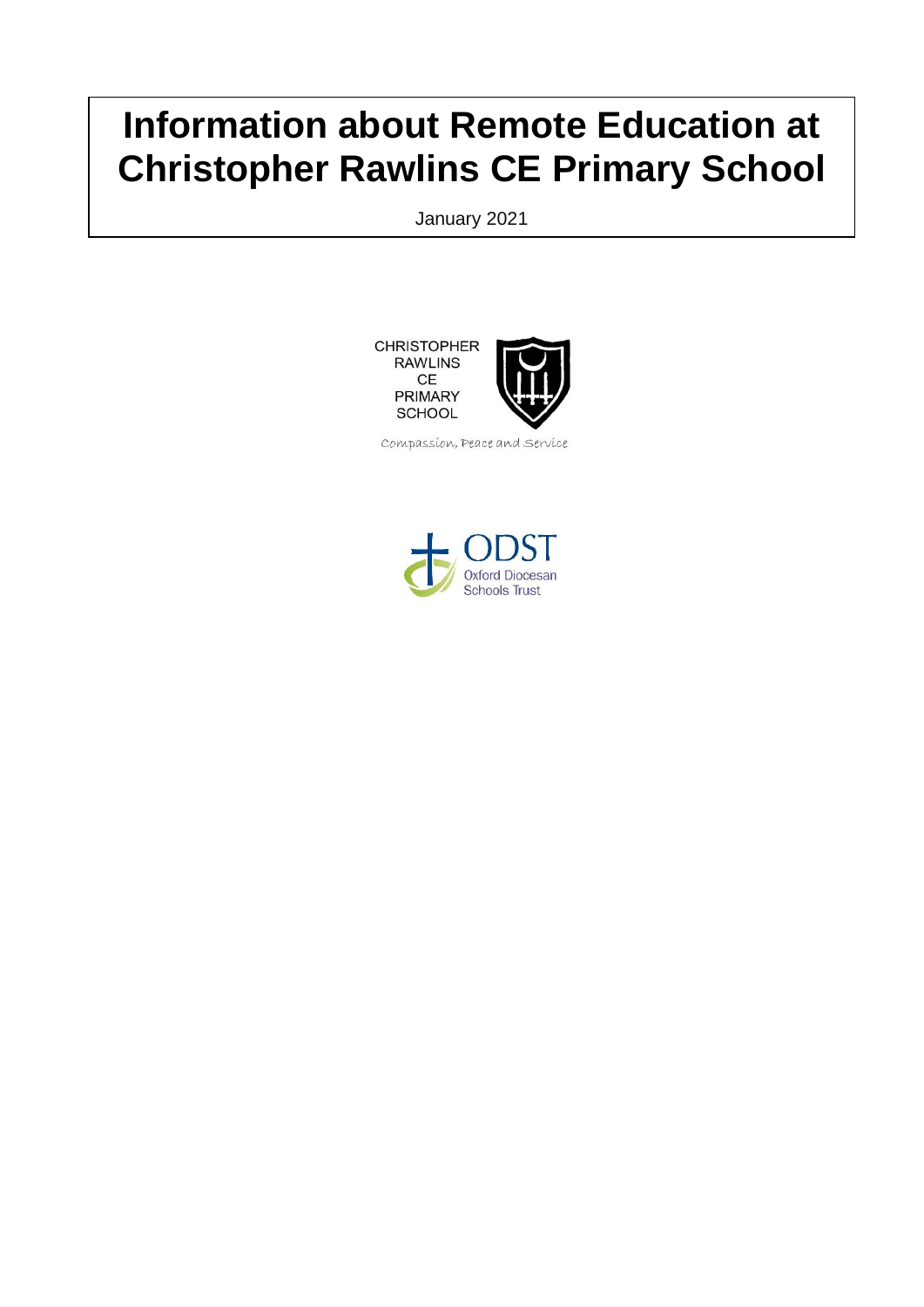## **Remote education provision: information for parents**

This information is intended to provide clarity and transparency to pupils and parents or carers about what to expect from remote education if local restrictions require entire cohorts (or bubbles) to remain at home.

For details of what to expect where individual pupils are self-isolating, please see the final section of this page.

## **The remote curriculum: what is taught to pupils at home.**

A pupil's first day or two of being educated remotely might look different from our standard approach, while we take all necessary actions to prepare for a longer period of remote teaching.

### **What should my child expect from immediate remote education in the first day or two of pupils being sent home?**

*In whole school lockdown:*

*Lesson and activities on Google classroom - Reading, Spg/Phonics, Writing, Maths, PE/Active + one other subject (e.g., science, RE, Topic PSHE). One live session a day. Story from Mrs Smith daily 1 x FS/KS1 and 1 x KS2 Daily Assembly from Mrs Smith* 

*In isolated cases: Initially children need to access work on WRM, BBC Bitesize and Oak Academy. Within 24 hours work in line with work in class will be set on Google classroom.*

#### **Following the first few days of remote education, will my child be taught broadly the same curriculum as they would if they were in school?**

*We teach the same curriculum remotely as we do in school wherever possible and appropriate.* 

*However, we have needed to make some adaptations in some subjects in order for the work to be achievable at home.* 

*The same daily expectations will be in place as on the first few days.*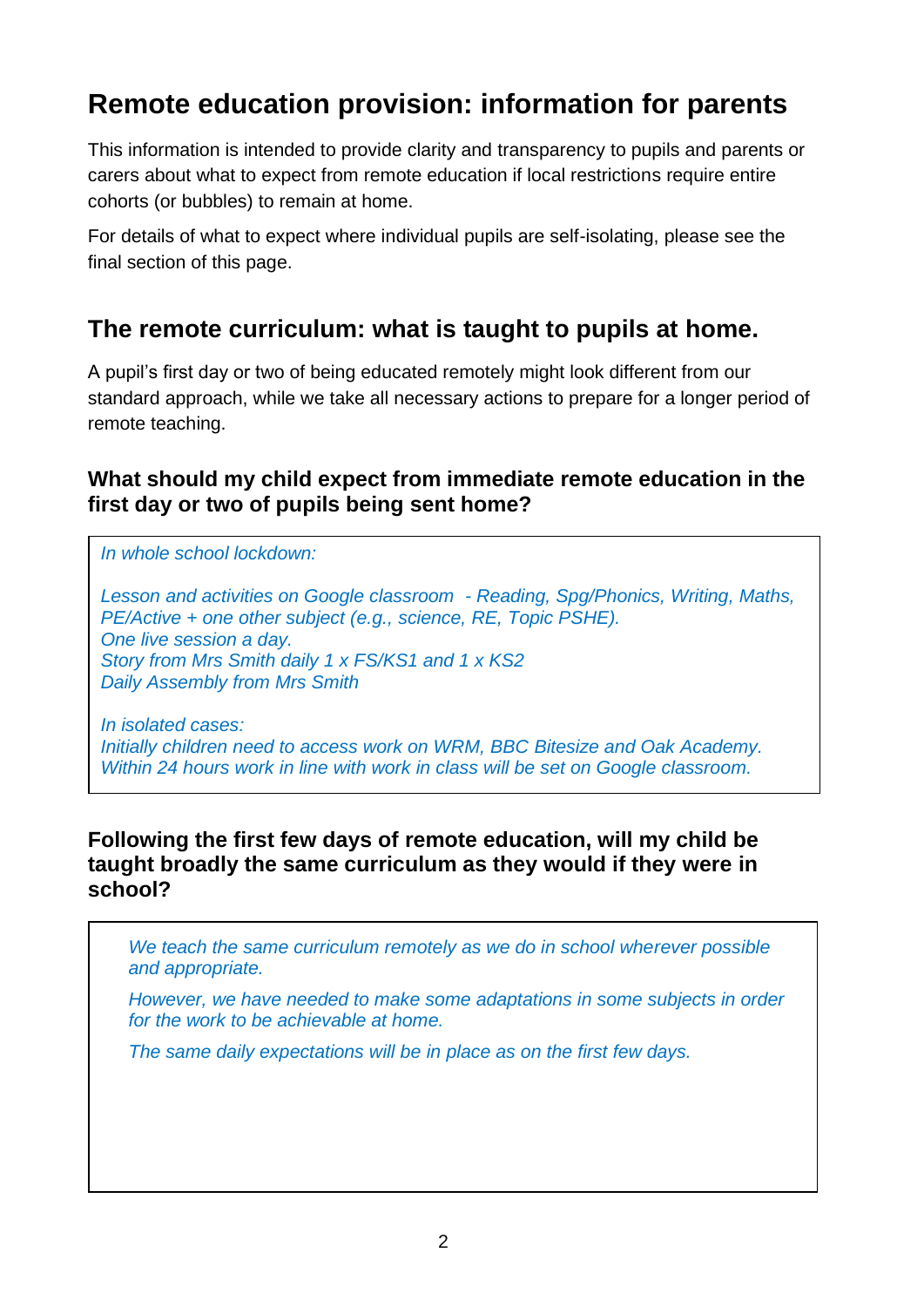## **Remote teaching and study time each day**

### **How long can I expect work set by the school to take my child each day?**

We expect that remote education (including remote teaching and independent work) will take pupils broadly the following number of hours each day:

| <b>Primary school-aged pupils</b> | When teaching pupils remotely, we expect to:<br>set assignments so that pupils have mean-<br>$\bullet$<br>ingful and ambitious work each day in a<br>number of different subjects.<br>set work that is of equivalent length to the<br>$\bullet$<br>core teaching pupils would receive in<br>school, and as a minimum: 3 hours a day,<br>on average, across the school cohort. |
|-----------------------------------|-------------------------------------------------------------------------------------------------------------------------------------------------------------------------------------------------------------------------------------------------------------------------------------------------------------------------------------------------------------------------------|
|                                   | We would expect that the work provided at Christo-<br>pher Rawlins would last a similar time to a normal<br>school day.<br>Owls and Puffins will have less formal work to com-                                                                                                                                                                                                |
|                                   | plete.                                                                                                                                                                                                                                                                                                                                                                        |

## **Accessing remote education**

#### **How will my child access any online remote education you are providing?**

*All provision will be on Google Classroom.*

*All children across the school from Nursery to Year 6 have logins and passwords to access this platform.*

#### **If my child does not have digital or online access at home, how will you support them to access remote education?**

We recognise that some pupils may not have suitable online access at home. We take the following approaches to support those pupils to access remote education: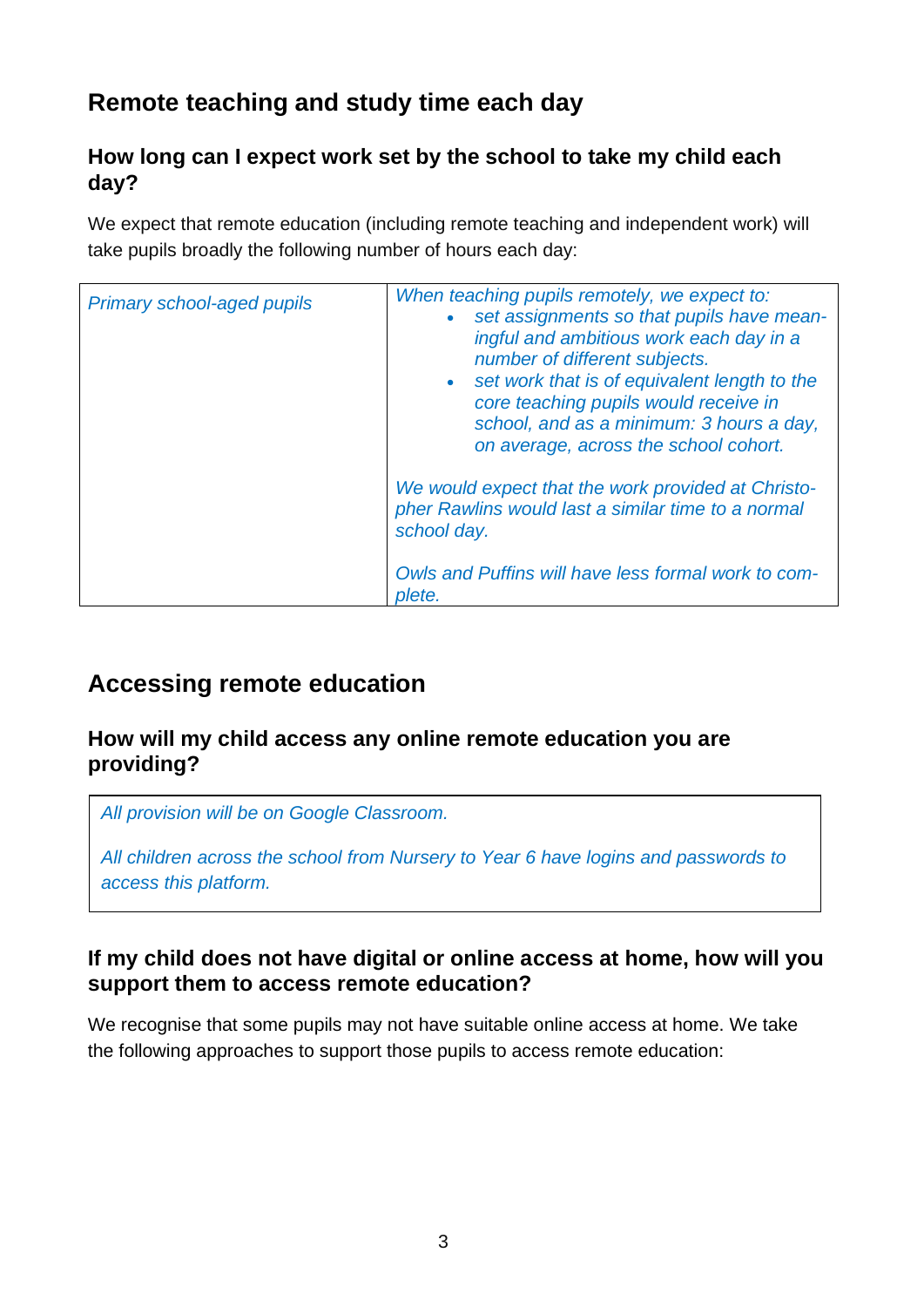- *Pupils who cannot and do not have access to work can access any printed materials if absolutely needed. School will need to be informed that this provision is required, and work will be available to collect from the school foyer from10am each day. (SLT member in school will organise the printing of this this) additionally a generic pack of work will be provided age appropriate if requested.*
- *Pupils will submit one piece of work as instructed each day either by emailing a picture of it to the teacher's school email or dropping it off the next day when collecting the work.*

### **How will my child be taught remotely?**

We use a combination of the following approaches to teach pupils remotely:

- *live teaching (online lessons) once a day.*
- *recorded teaching (e.g., Oak National Academy lessons, video/audio recordings made by teachers)*
- *printed paper packs produced by teachers (e.g., workbooks, worksheets)*
- *commercially available websites supporting the teaching of specific subjects or areas, including video clips or sequences.*
- *long-term project work and/or internet research activities (as per the schools* [full opening guidance](https://www.gov.uk/government/publications/actions-for-schools-during-the-coronavirus-outbreak/guidance-for-full-opening-schools#res)*, schools full opening guidance, schools are expected to avoid an over-reliance on these approaches)*

### **Engagement and feedback**

**What are your expectations for my child's engagement and the support that we as parents and carers should provide at home?**

- *All pupils are expected to engage with remote education.*
- *We would hope that parents would support their child's education. Children are expected to complete work independently, although we appreciate some parents are keen to support their child's learning and this too is fine. We understand that this will vary for each child and circumstance.*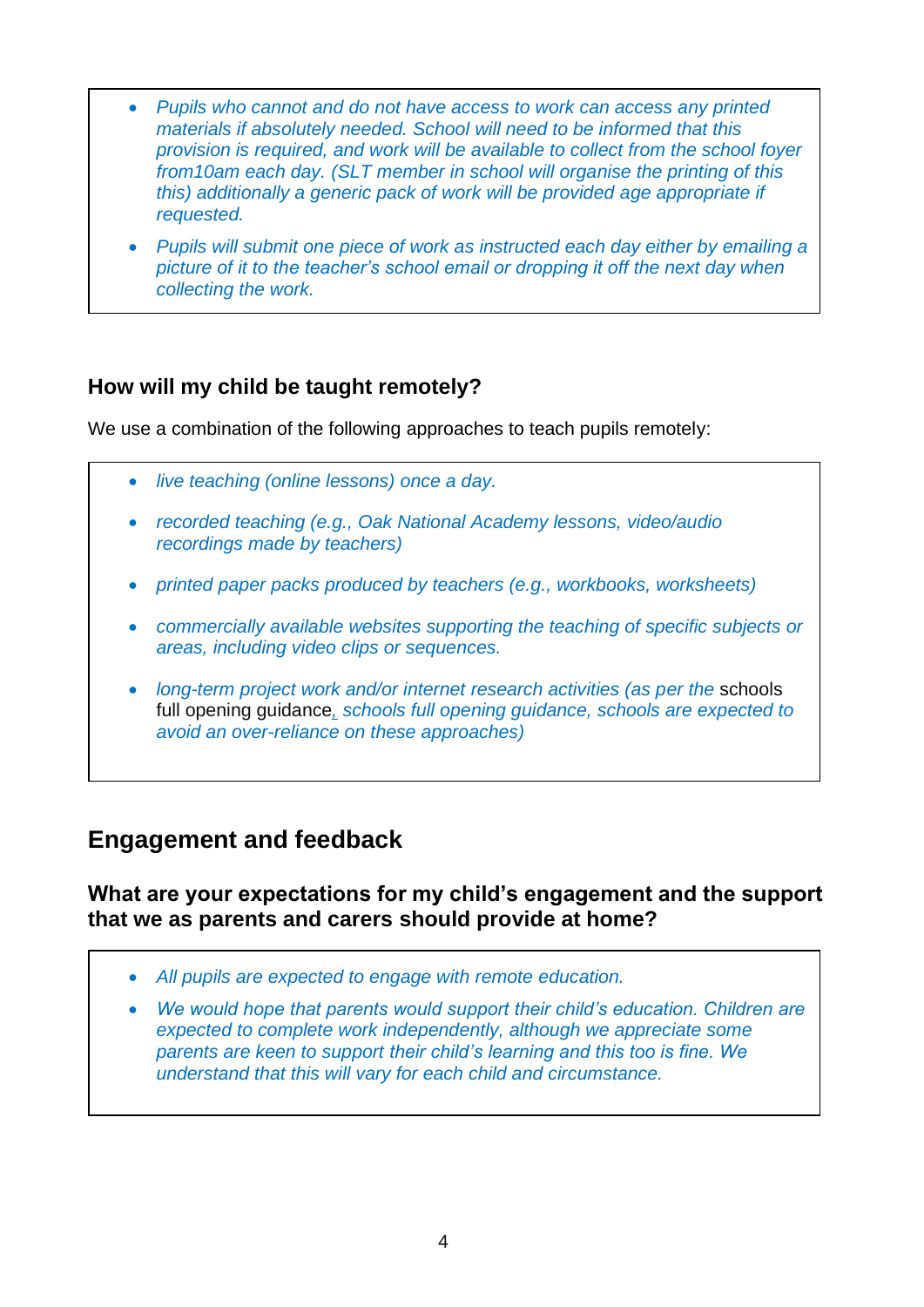**How will you check whether my child is engaging with their work and how will I be informed if there are concerns?**

- *Teachers will daily take a 'register' to see who has engaged in learning.*
- *If this has not happened for 2 days teachers will email or an office member/SLT member will ring home to discuss the reasons and provide support.*

### **How will you assess my child's work and progress?**

Feedback can take many forms and may not always mean extensive written comments for individual children. For example, whole-class feedback or quizzes marked automatically via digital platforms are also valid and effective methods, amongst many others. Our approach to feeding back on pupil work is as follows:

- *One piece of work a day will be set as an assignment and 'handed in' on Google classroom. This will then be marked by teachers.*
- *Other feedback will happen in the live lessons and through general questions and queries being responded to throughout the day.*

## **Additional support for pupils with particular needs**

### **How will you work with me to help my child who needs additional support from adults at home to access remote education?**

We recognise that some pupils, for example some pupils with special educational needs and disabilities (SEND), may not be able to access remote education without support from adults at home. We acknowledge the difficulties this may place on families, and we will work with parents and carers to support those pupils in the following ways:

- *Regular contact from staff / teacher*
- *SLT / SENCo to make contact to gauge support required.*
- *School to support learning with paper printouts and equipment as needed.*
- *Individual task to be emailed separately for children.*
- *School to offer EHCP children facility to be in the KW/V group*
- *Access additional external support as appropriate/ needed.*
- *Staff to refer to pupil profile to provide learning opportunities to match needs*.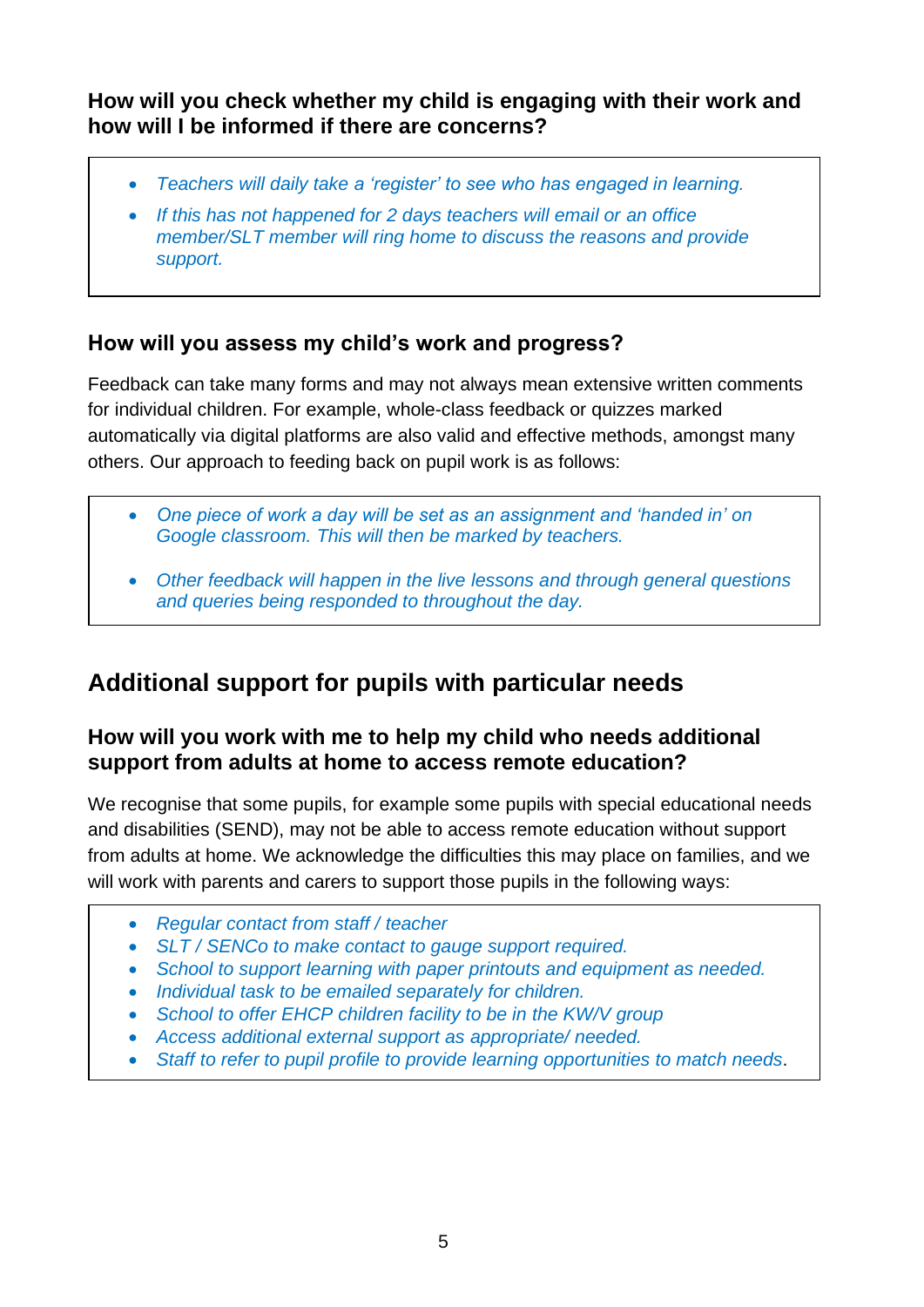## **Remote education for self-isolating pupils**

Where individual pupils need to self-isolate but the majority of their peer group remains in school, how remote education is provided will likely differ from the approach for whole groups. This is due to the challenges of teaching pupils both at home and in school.

#### **If my child is not in school because they are self-isolating, how will their remote education differ from the approaches described above?**

| Pupil needs to isolate because they or someone in their household<br>tests positive                                                                                                                                                                                                                                                                                                                                                                                                                                                                                                                                                                                                                                                                                              |                                                                                                                                                                                                                                                                                                                                                                                                                                                                                                                                                                                                                                             |
|----------------------------------------------------------------------------------------------------------------------------------------------------------------------------------------------------------------------------------------------------------------------------------------------------------------------------------------------------------------------------------------------------------------------------------------------------------------------------------------------------------------------------------------------------------------------------------------------------------------------------------------------------------------------------------------------------------------------------------------------------------------------------------|---------------------------------------------------------------------------------------------------------------------------------------------------------------------------------------------------------------------------------------------------------------------------------------------------------------------------------------------------------------------------------------------------------------------------------------------------------------------------------------------------------------------------------------------------------------------------------------------------------------------------------------------|
| Children will take home blank exercise book and some print-<br>$\bullet$<br>ed work. (This will be delivered if already absent from<br>school)<br>They will have access to their accounts for Phonics Play, Ten<br>$\bullet$<br>Town, Spelling Shed, TT Rockstars and My Maths<br>Teachers will email work they will be missing from class to<br>complete at home (this will be within 24 hours from<br>when they are informed a child is self-isolating). Work<br>will be emailed for the week. This will be repeated then for<br>the second week.<br>Teachers will ensure a phone call either from themselves or<br>$\bullet$<br>member of the phase team twice a week.<br>Children will be sent Collective Worship link from Mrs Smith<br>$\bullet$<br>and Rev Liz each week. | Office will be in communication with family to check<br>⋗<br>progress with testing and any support that might be re-<br>quired.<br>If child is Pupil Premium and entitled to FSM, we will<br>ensure food is made available.<br>If child is vulnerable in any way, the DSL/SENCo will en-<br>⋗<br>sure that appropriate agencies are notified and arrange<br>for additional regular safe and well checks via a phone<br>call from staff.<br>If a child does not engage, the class teacher is to call<br>⋗<br>the parents to discuss obstacles and support.<br>The head teacher will call/email the family to check in at<br>⋗<br>least once. |

| A group of children are self-isolating because of a case of coronavirus<br>in their class bubble                                                                                                                                                                                                                                                                                                                                                                                                                                                                                                                                                                                                                                                                                                                                                                                                                                                                                           |                                                                                                                                                                                                                                                                                                                                                                                                                                                                                                                                                                                                                                     |
|--------------------------------------------------------------------------------------------------------------------------------------------------------------------------------------------------------------------------------------------------------------------------------------------------------------------------------------------------------------------------------------------------------------------------------------------------------------------------------------------------------------------------------------------------------------------------------------------------------------------------------------------------------------------------------------------------------------------------------------------------------------------------------------------------------------------------------------------------------------------------------------------------------------------------------------------------------------------------------------------|-------------------------------------------------------------------------------------------------------------------------------------------------------------------------------------------------------------------------------------------------------------------------------------------------------------------------------------------------------------------------------------------------------------------------------------------------------------------------------------------------------------------------------------------------------------------------------------------------------------------------------------|
| Children will take home blank exercise book and some print-<br>$\bullet$<br>ed work. (This will be delivered if already absent from<br>school)<br>They will have access to their accounts for Phonics Play, Ten<br>Town Spelling shed, TT Rockstars and My Maths<br>Teachers will email work they will be missing from class to<br>complete at home (this will be within 24 hours from when<br>they are informed a child is self-isolating). Work will be<br>emailed for the week. This will be repeated then for the<br>second week.<br>Teachers will ensure a phone call either from themselves or<br>member of the phase team twice a week.<br>Children will be sent Collective Worship link from Mrs Smith<br>and Rev Liz each week.<br>If more than five children are off at one time, then an HLTA/member<br>of staff will cover the class so that the teacher can use Google<br>Classroom with the group and answer any questions they have about<br>any of the tasks for the week. | Office will be in communication with family to check<br>➤<br>progress with testing and any support that might be re-<br>quired.<br>If child is Pupil Premium and entitled to FSM, we will en-<br>sure food is made available.<br>If child is vulnerable in any way, the DSL/SENco will en-<br>➤<br>sure that appropriate agencies are notified and arrange<br>for additional regular safe and well checks via a phone<br>call from staff.<br>If a child does not engage, the class teacher is to call<br>the parents to discuss obstacles and support.<br>The head teacher will call/email the family to check in at<br>least once. |

| A whole bubble/cohort of children is isolating because of an<br>outbreak of coronavirus                                                                                                                                                                                                                            |                                                                                                                                                                                                                                                                                                        |
|--------------------------------------------------------------------------------------------------------------------------------------------------------------------------------------------------------------------------------------------------------------------------------------------------------------------|--------------------------------------------------------------------------------------------------------------------------------------------------------------------------------------------------------------------------------------------------------------------------------------------------------|
| Children will have access to their accounts for Phon-<br>$\bullet$<br>ics Play, Ten Town Spelling shed, TT Rockstars and<br>My Maths.<br>Teachers will set work on Google classroom for bub-<br>٠<br>bles of children to access. This will be a range of ac-<br>tivities including those from WRM, Oak Academy and | Office will be in communication with those affected fami-<br>lies to check progress with testing and any support that<br>might be required.<br>If child is Pupil Premium and entitled to FSM, we will en-<br>sure food is made available.<br>If child is vulnerable in any way, the DSL/SENCo will en- |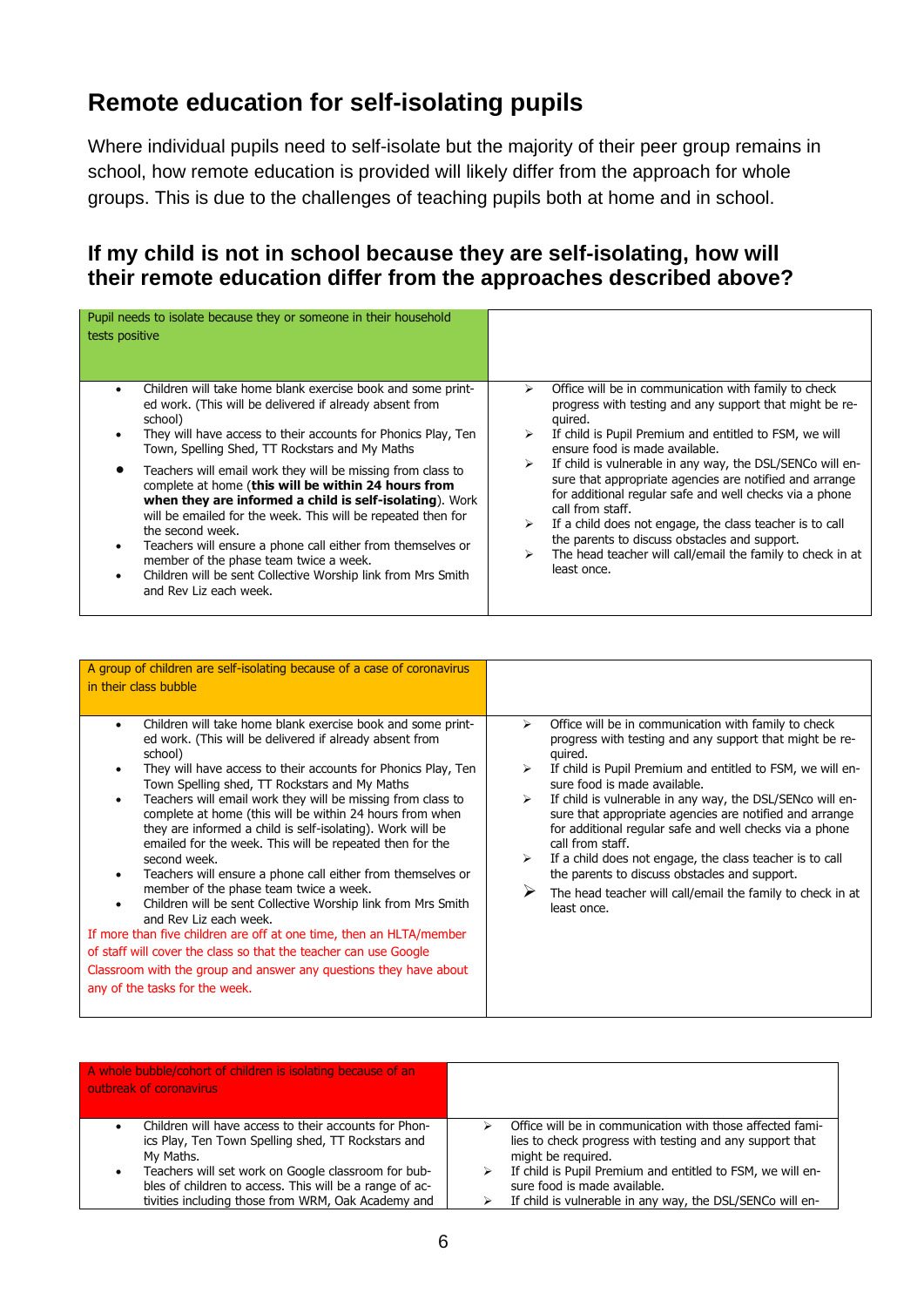| <b>BBC Bitesize.</b><br>There will be a two- week standalone project in place<br>for children to complete.<br>There will be the opportunity for staff to liaise with<br>children on Google Classroom and be present/live<br>every morning for children to chat to about learning<br>if required. If able we will ask that all children check<br>in each day.<br>If child is unable to access the online resources $-$<br>please contact class teacher. The home learning pack<br>must then be used.<br>Children will be sent Collective Worship link from Mrs<br>Smith and Rev Liz each week. | sure that appropriate agencies are notified and arrange<br>for additional regular safe and well checks via a phone<br>call from staff.<br>If a child does not engage, the school will call the parents<br>➤<br>to discuss obstacles and support.<br>Head teacher will use Google classroom to also communi-<br>➤<br>cate with children.<br>Where children would normally receive additional support<br>➤<br>from SEND agencies, the SENCO will make arrangements<br>for those to continue via Teams as long as the agencies<br>engage.<br>The SENCo will share appropriate Oak National SEND les-<br>sons or other tasks with teachers who will disseminate<br>accordingly if alternative provisions are needed to support<br>Pupil profiles. |
|-----------------------------------------------------------------------------------------------------------------------------------------------------------------------------------------------------------------------------------------------------------------------------------------------------------------------------------------------------------------------------------------------------------------------------------------------------------------------------------------------------------------------------------------------------------------------------------------------|-----------------------------------------------------------------------------------------------------------------------------------------------------------------------------------------------------------------------------------------------------------------------------------------------------------------------------------------------------------------------------------------------------------------------------------------------------------------------------------------------------------------------------------------------------------------------------------------------------------------------------------------------------------------------------------------------------------------------------------------------|

#### **Remote education expectations**

[https://www.gov.uk/government/publications/actions-for-schools-during-the-coronavirus](https://www.gov.uk/government/publications/actions-for-schools-during-the-coronavirus-outbreak/guidance-for-full-opening-schools#res)[outbreak/guidance-for-full-opening-schools#res](https://www.gov.uk/government/publications/actions-for-schools-during-the-coronavirus-outbreak/guidance-for-full-opening-schools#res)

Where a class, group or a small number of pupils need to self-isolate, or local restrictions require pupils to remain at home, we expect schools to have the capacity to offer immediate remote education. All pupils not physically unwell with coronavirus (COVID-19) but who are at home as a result of coronavirus (COVID-19) should have access to remote education by the next school day. Schools are expected to consider how to continue to improve the quality of their existing curriculum, for example through technology, and have a strong offer in place for remote education provision.

DfE understands that, thanks to the dedication of teachers and school leaders, the vast majority of schools are already delivering remote education when it is needed and continually improving their provision in line with expectations and emerging best practice. Schools should be aware that any DfE and Ofsted engagement concerning remote provision will always take into account the circumstances of the school and its pupils, including staff absences related to coronavirus (COVID-19).

Note that the expectations set out in this guidance are for schools rather than for individual teachers. In developing their remote education, we expect schools to:

- teach a planned and well-sequenced curriculum so that knowledge and skills are built incrementally, with a good level of clarity about what is intended to be taught and practised in each subject.
- use a curriculum sequence that allows access to high-quality online and offline resources and teaching videos and that is linked to the school's curriculum expectations.
- give access to high quality remote education resources.
- select the online tools that will be consistently used across the school in order to allow interaction, assessment and feedback and make sure staff are trained in their use.
- provide printed resources, such as textbooks and workbooks, for pupils who do not have suitable online access.
- recognise that younger pupils and some pupils with SEND may not be able to access remote education without adult support and so schools should work with families to deliver a broad and ambitious curriculum - for pupils with SEND, their teachers are best placed to know how to meet their needs.
- publish information for pupils, parents and carers about their remote education provision on their website by 25 January 2021 – an **[optional template](https://www.gov.uk/government/publications/providing-remote-education-information-to-parents-template)** is available to support schools with this expectation

When teaching pupils remotely, we expect schools to:

- set assignments so that pupils have meaningful and ambitious work each day in a number of different subjects.
- set work that is of equivalent length to the core teaching pupils would receive in school, and as a minimum:
	- primary: 3 hours a day, on average, across the school cohort
	- secondary: 4 hours a day, with more for pupils working towards formal qualifications this year.
- provide frequent, clear explanations of new content, delivered by a teacher or through highquality curriculum resources or videos.